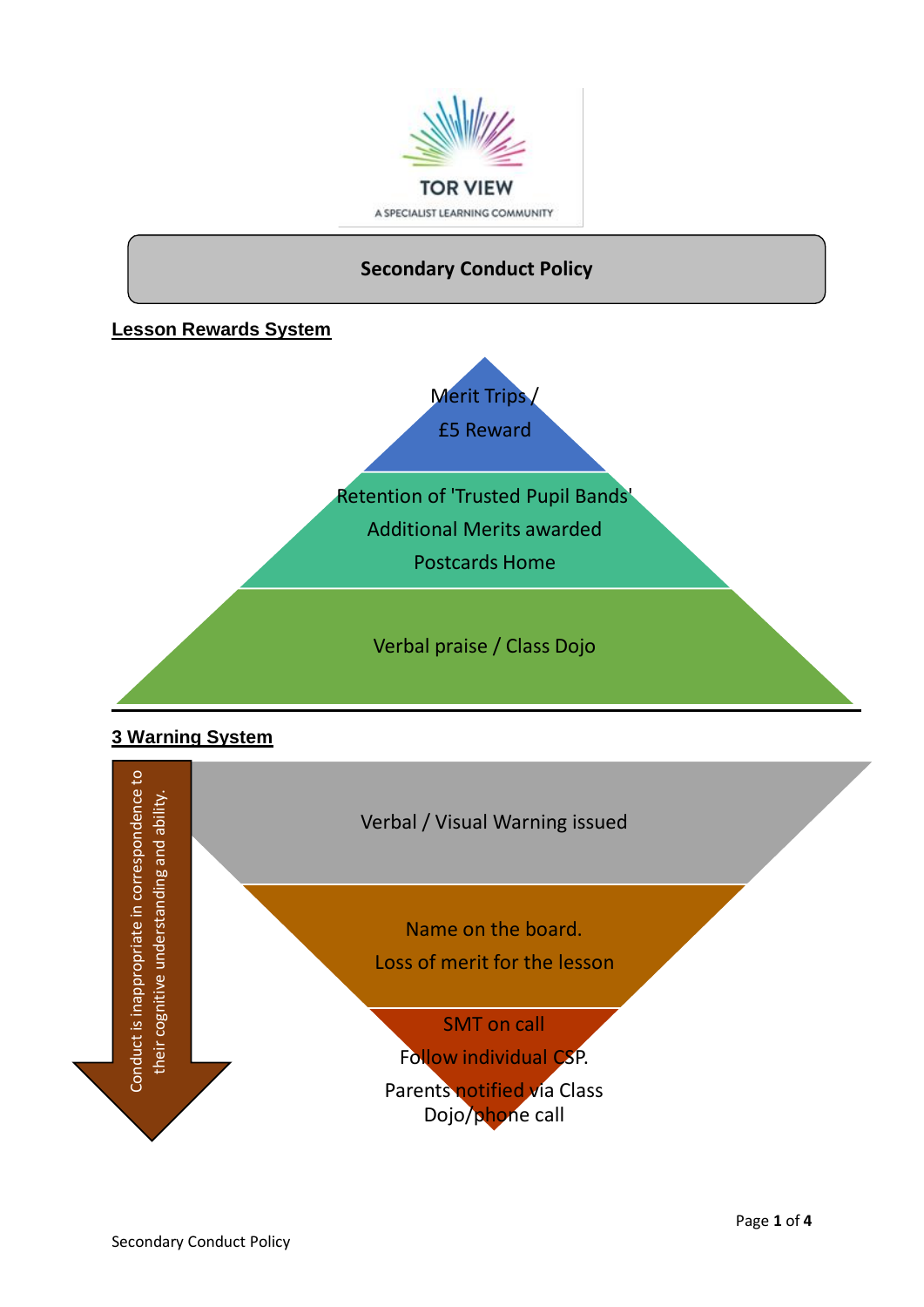# **Premise:**

All pupils are expected to model positive conduct for learning at all times. This policy aims to support pupils in maximising learning time and ensuring at least expected outcomes.

### **Where pupils are making positive conduct choices:**

Pupils will begin each session (lesson and breaks) with their merit for the session. They may earn extra merits for positive conduct choices, engagement, excellent work or any other reason the member of staff leading the lesson (Teacher, HLTA or on the occasion they are covering a lesson, the level 3 Teaching Assistant) deems appropriate. Pupils who receive extra merits will receive a certificate with the details in the weekly celebration assembly.

All pupils will begin by being 'trusted pupils' and wearing 'trusted pupil' bands. This entitles them to additional privileges such as leaving the room as soon as their lunch has finished, access to the Computer Suite (Key Stage 4), Coffee Club (Key Stage 4) and being entrusted to complete tasks with adults.

Pupils who achieve enough merits will be entitled to attend the half termly merit reward trips. Generally, this is set to 95% of the half term's merits, although accommodations are made for learners supported by a Conduct Support Plan (CSP) *(see below).*

Pupils will receive rewards when they achieve;

- Bronze 50% of the minimum achievable annual merits.
- Silver 75% of the minimum achievable annual merits.
- Gold 95% of the minimum achievable annual merits. (£5 reward)

At the end of the week, all pupils who have retained their Trusted Pupil bands will be eligible to attend the weekly BREW (Behaviour Reward for Excellent Work) time. Pupils will join a cross-form group with different adults to have treats such as hot chocolate, music, food etc. Their peers and adults will vote for individuals to attend.

### **Where pupils are not making positive conduct choices:**

If the member of staff leading the lesson deems a pupil is failing to comply with the school rules they will issue a warning, this is indicated through writing the pupil's initials on the board. Should the poor conduct continue, a further two warnings, indicated through ticks, may be issued up to a maximum of three.

*A pupil is able to have their warnings removed through adhering to the school rules for an acceptable period of time, this will be agreed by the teacher and pupil. A loss of merit cannot be removed. However, a child has the opportunity to earn additional merits through active engagement in learning.* 

Should a pupil receive three warnings and is causing a disruption, this will result in them being asked to leave the lesson, at this point a member of SMT may be called.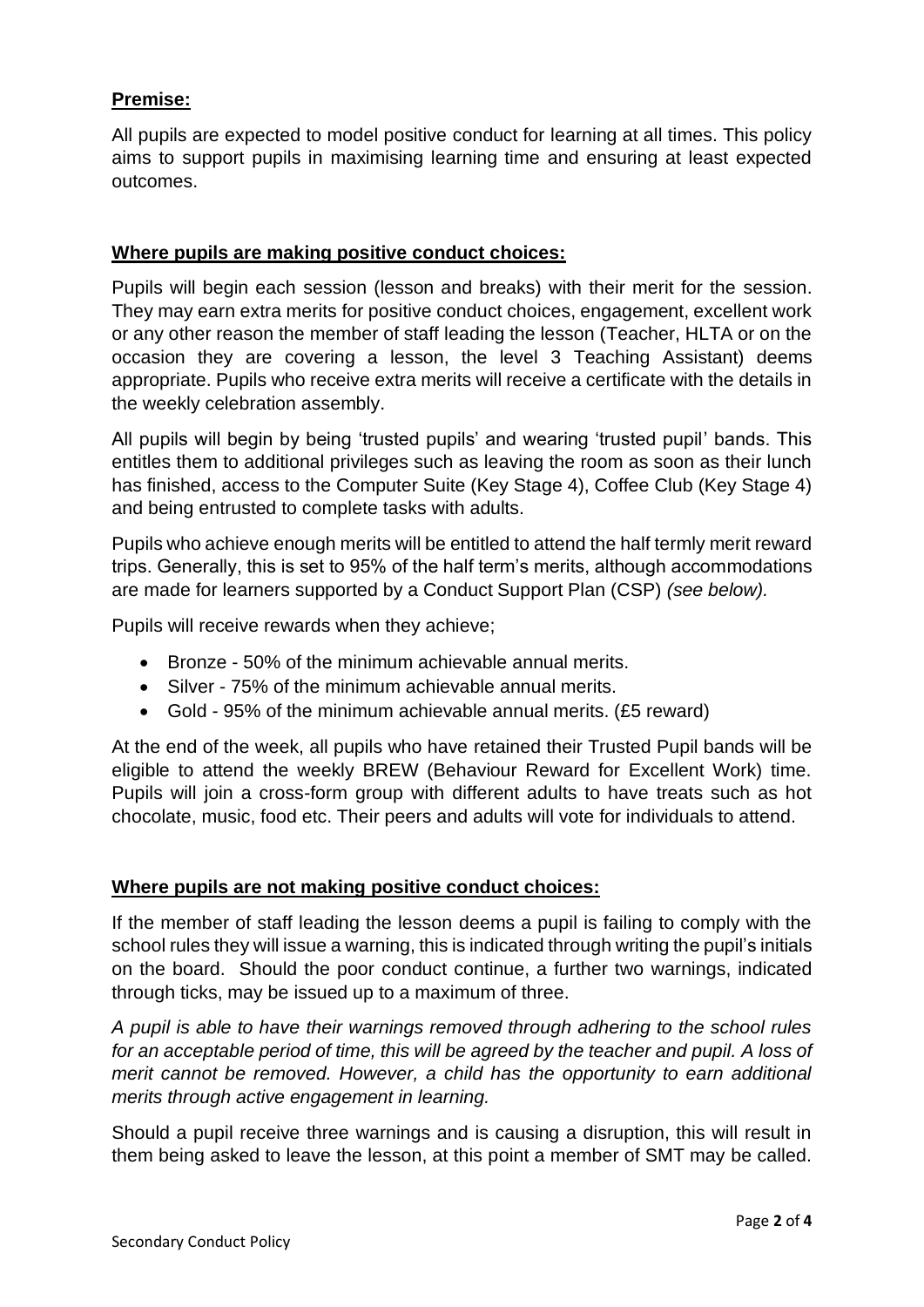In the instance a pupil is refusing to complete work but is causing no disruption they *may* remain in the lesson.

The pupil will be expected to complete the work they have missed at the next available break/lunchtime under the supervision of the teacher who has issued the warnings.

### **In the event of serious disruption:**

Pupils may also be told to leave the lesson, this includes:

- Verbal and/or physical aggression
- Significant and/or continued disruption to others' learning
- Damaging property
- Refusal to engage

Once a pupil is directed to leave the lesson, it automatically suspends their pupil badge and privileges. This will be removed for a period of time agreed by the Form Tutor and Head of Department.

If a pupil is directed to leave two or more lessons for the reasons outlined above, the form tutor will discuss with a member of SMT regarding further sanction to be given.

Continued and/or serious failure to comply with the school rules will result in the form tutor removing the pupil's 'trusted pupil' band.

### **Pupils Supported by Conduct Support Plans**

Where pupils are supported by Conduct Support Plans, teachers, pupils and parents/carers will agree a bespoke percentage of merits which they will be working towards to achieve merit trips and other rewards.

### **Analysis:**

The achievement and loss of merits will be monitored and analysed weekly by the level 3 Teaching Assistant in the form, supported by the teacher. Data will be collated half termly in order to understand who continues to be on track for Bronze, Silver, Gold merit rewards and half termly reward trips. Detail will be gathered to monitor and track patterns of behaviour on different days, times of the day or subjects and teachers. This will be used to support bespoke intervention where required.

#### **Summary:**

This policy works in conjunction with the Whole School Pupil and Student Conduct Policy. It must work alongside rewards to promote positive conduct choices; we are looking for pupils to receive verbal praise, merit awards and certificates. It is also important to bring pupil's excellent and/or improved conduct to the attention of SMT and/or parents.